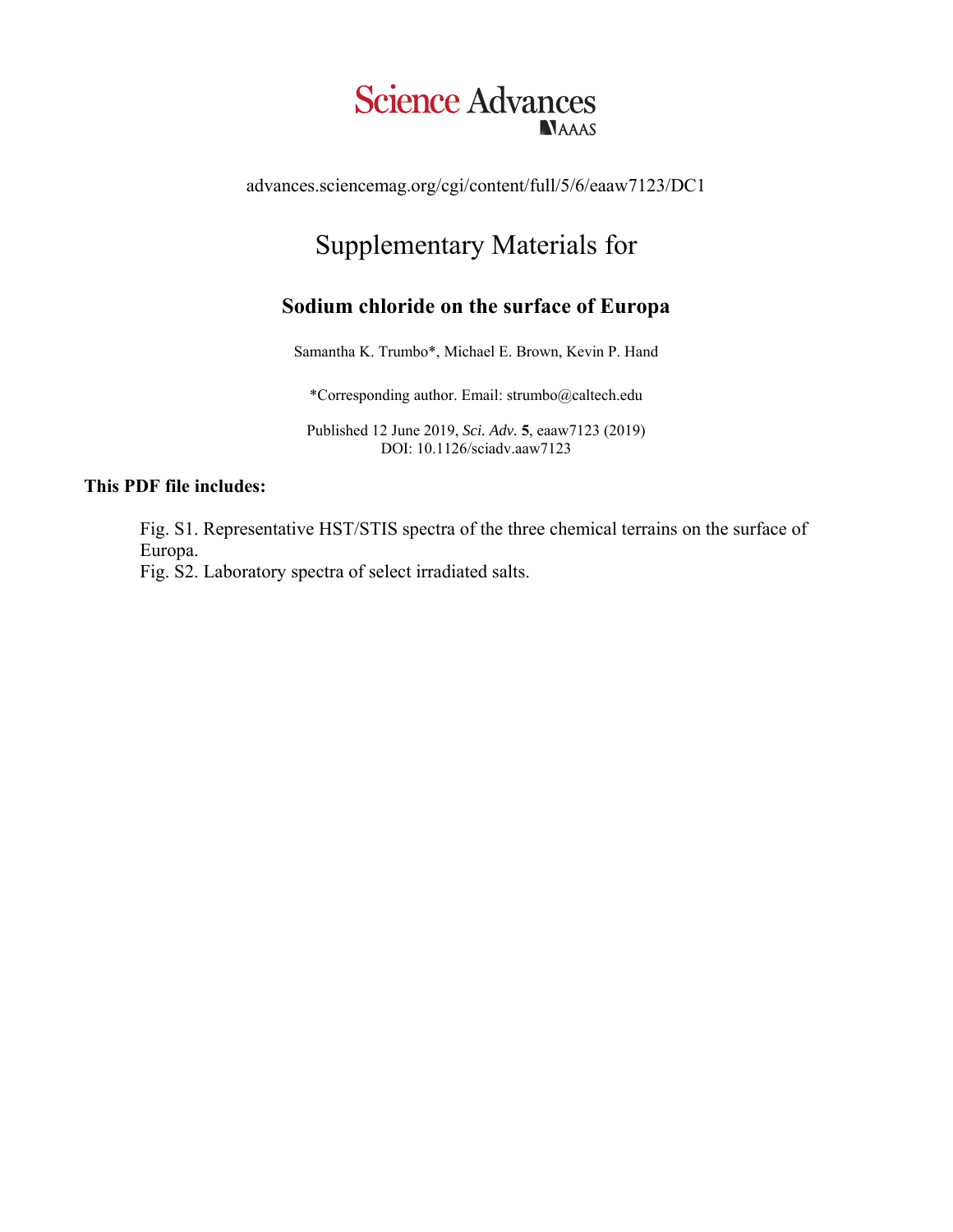

**Fig. S1. Representative HST/STIS spectra of the three chemical terrains on the surface of Europa.** In green, is a single spectrum from the leading hemisphere chaos region Tara Regio, which contains a clear 450 nm absorption consistent with irradiated NaCl. In contrast, representative spectra from the spectrally icy northern mid-latitudes of the leading hemisphere (31 $\degree$  N, 43 $\degree$  W) (blue) and from near the apex of the trailing hemisphere (2 $\degree$  N, 273 $\degree$  W) (red) do not display this feature. Beyond ~600 nm, all three spectra are quite similar and appear to lack any strong absorptions, though some artifacts of the defringing process remain, particularly beyond ~800 nm. The spectra are scaled to unity at 550 nm. The blue and green spectra are offset vertically by 0.5 and 0.9 units, respectively. Significant slit losses and the broad point spread function of STIS made determination of the continuum shape difficult for the G750L data (~550 – 1000 nm). We correct for this by scaling the spectra at these wavelengths by the functional relationship between the average of our HST G750L spectra of the leading hemisphere and the known continuum of the leading hemisphere over the same wavelength range (*33*, *43*). The G430L portions of the spectra  $(\sim 300 - 550 \text{ nm})$  have been smoothed to match the signal-to-noise of the longer wavelengths.